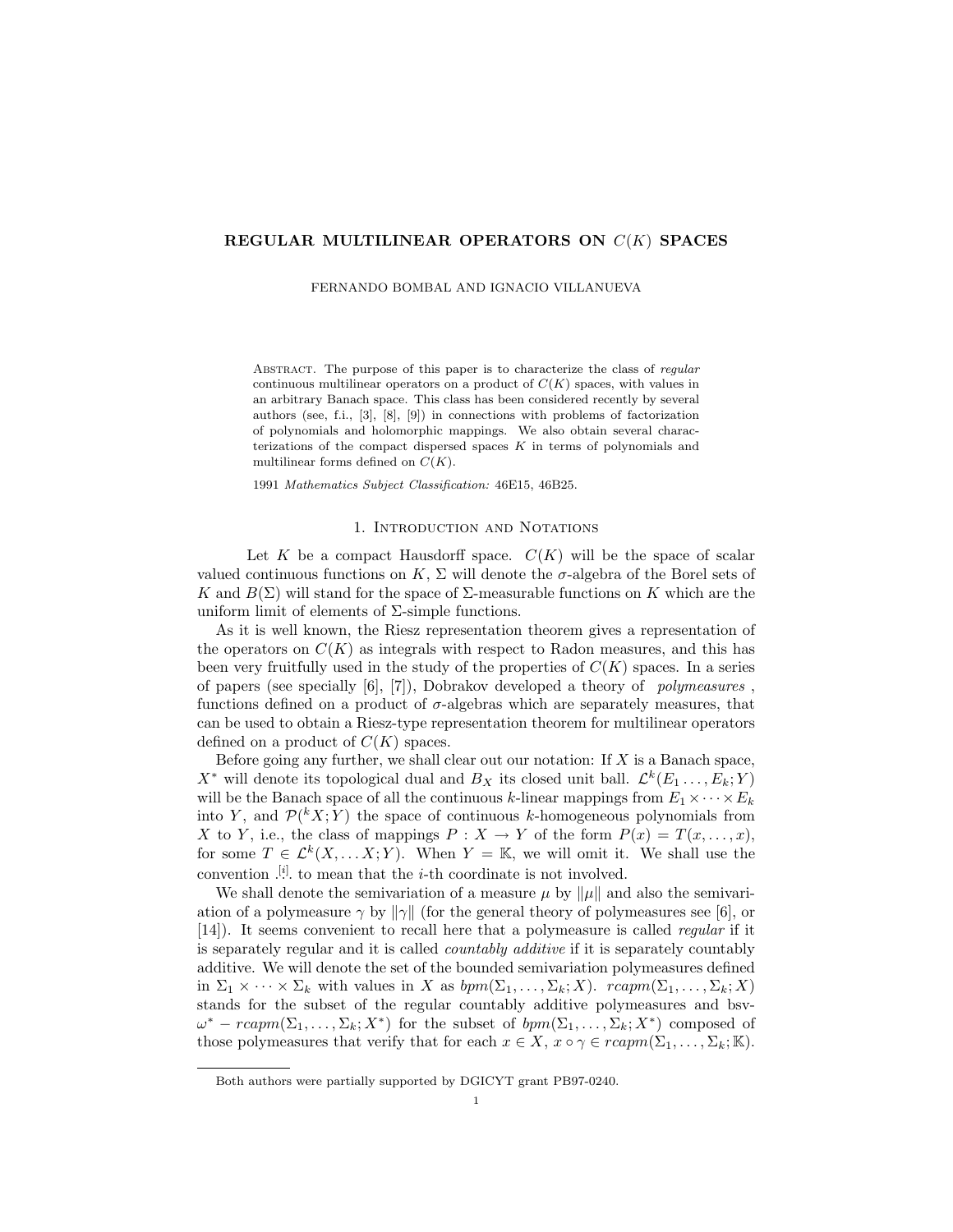As customary we will call  $rca(\Sigma; X)$  the set of regular countably additive measures from  $\Sigma$  into X.

With these notations at hand we can state for further references the following theorem from [4], which extends and completes previous results of Pelczynski ([11]) and Dobrakov ([7]):

**Theorem 1.1.** ([4]) Let  $K_1, \ldots, K_k$  be compact Hausdorff spaces, let X be a Banach space and let  $T \in \mathcal{L}^k(C(K_1), \ldots, C(K_k); X)$ . Then there is a unique  $\overline{T} \in \mathcal{L}^k(B(\Sigma_1), \ldots, B(\Sigma_k), X^{**})$  which extends  $T$  and is  $\omega^* - \omega^*$  separately continuous (the  $\omega^*$ -topology that we consider in  $B(\Sigma_i)$  is the one induced by the  $\omega^*$ -topology of  $C(K_i)^{**}$  ). Besides, we have

1.  $||T|| = ||\overline{T}||$ .

2. For every  $(g_1, \ldots, g_k) \in B(\Sigma_1) \times \ldots \times B(\Sigma_k)$  there is a unique  $X^{**}$ -valued bounded  $\omega^*$ -Radon measure  $\gamma_{g_1, [i], g_k}$  on  $K_i$  (i.e., a X<sup>\*\*</sup>-valued finitely additive bounded vector measure on the Borel subsets of  $K_i$ , such that for every  $x^* \in X^*$ ,  $x^* \circ \gamma_{g_1, \ldots, g_k}$  is a Radon measure on  $K_k$ ), verifying  $\mu$ 

$$
\int g_i d\gamma_{g_1,[i],g_k} = \overline{T}(g_1,\ldots,g_{i-1},g_i,g_{i+1},\ldots,g_k), \ \forall g_i \in B(\Sigma_i).
$$

3.  $\overline{T}$  is and  $\omega^* - \omega^*$  sequentially continuous (i.e., if  $(g_i^n)_{n \in \mathbb{N}} \subset B(\Sigma_i)$ , for  $i =$  $1, \ldots k, \text{ and } g_i^n$  $\stackrel{\omega^*}{\to} g_i$ , then  $\lim_{n\to\infty} \overline{T}(g_1^n,\ldots,g_k^n) = \overline{T}(g_1,\ldots,g_k)$  in the  $\sigma(X^{**},X^*)$ topology.

Besides, if we define  $\gamma : B(\Sigma_1) \times \cdots \times B(\Sigma_k) \mapsto X^{**}$  as

$$
\gamma(A_1,\ldots,A_k):=\overline{T}(\chi_{A_1},\ldots,\chi_{A_k}),
$$

then  $\gamma$  is a polymeasure of bounded semivariation that verifies

(a)  $||T|| = ||\gamma||$ .

(a)  $||I|| = ||\gamma||$ .<br>(b)  $T(f_1, \ldots, f_k) = \int (f_1, \ldots, f_k)d\gamma$   $(f_i \in C(K_i))$ 

(c) For every  $x^* \in X^*$ ,  $x^* \circ \gamma$  is a regular (scalar) polymeasure and the map  $x^* \mapsto$  $x^* \circ \gamma$  is continuous for corresponding weak- $*$  topologies in  $X^*$  and  $(C(K_1) \hat{\otimes} \cdots \hat{\otimes} C(K_k))^*$ .

Conversely, if  $\gamma : \Sigma_1 \times \cdots \times \Sigma_k \mapsto X^{**}$  is a polymeasure which verifies (c), then it has finite semivariation and formula (b) defines a k-linear continuous operator from  $C(K_1) \times \cdots \times C(K_k)$  into X for which (a) holds.

Therefore the correspondence  $T \leftrightarrow \gamma$  is an isometric isomorphism between  $\mathcal{L}^k(C(K_1), \ldots, C(K_k); X)$ and the polymeasures in bsv- $\omega^*$ - rcapm( $\Sigma_1 \times \cdots \times \Sigma_k$ ;  $X^{**}$ ) that verify condition c).

Our aim now is to exploit both representation theories, measures and polymeasures, to study the multilinear operators on  $C(K)$  spaces. In this paper we present some results in this direction.

# 2. The Main Results

The following definition can be found in [6] or in [14]

**Definition 2.1.** A polymeasure  $\gamma : \Sigma_1 \times \cdots \times \Sigma_k \mapsto X$  is said to be uniform in the  $i<sup>th</sup>$  variable if it is countably additive and the measures

$$
\left\{\gamma(A_1,\ldots,A_{i-1},\cdot,A_{i+1},\ldots A_k)\in ca(\Sigma_i;X):(A_1,\stackrel{[i]}{\ldots},A_k)\in\Sigma_1\times\stackrel{[i]}{\ldots}\times\Sigma_k\right\}
$$

are uniformly countably additive.

A polymeasure is said to be uniform if it is uniform in every variable.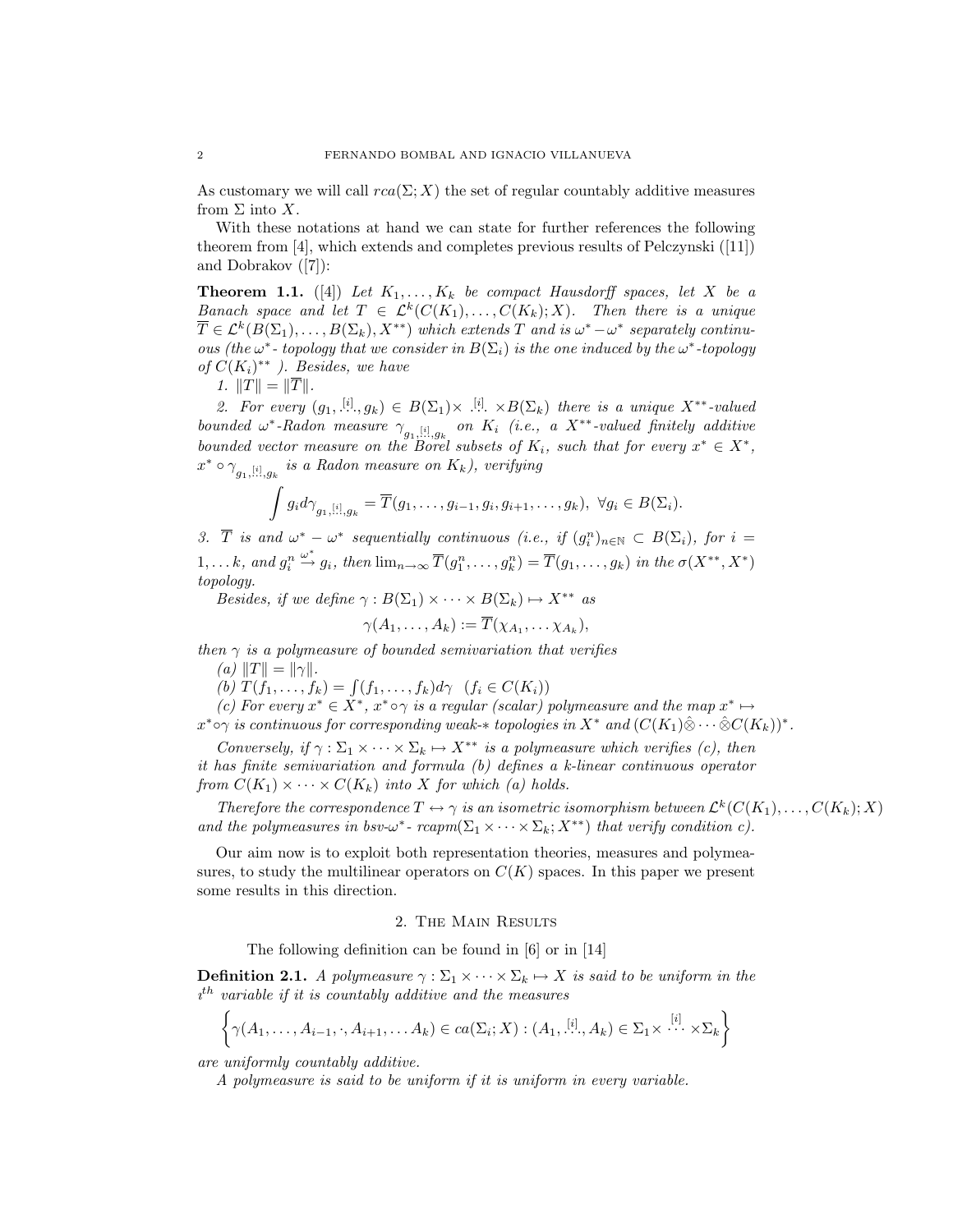It is easy to check that given a natural number  $r, 1 < r < k$  and r indexes  $1 \leq j(1) < j(2) < \ldots < j(r) \leq k$ , and given fixed  $h_{j(p)} \in B(\Sigma_{j(p)})$ ,  $p = 1 \ldots r$ , we can construct the multilinear operator

$$
T_{h_{j(1)},\ldots,h_{j(r)}} : \prod_{\substack{1 \leq q \leq k \\ q \notin (j(1)\ldots j(r))}} C(K_q) \mapsto X
$$

defined as  $T_{h_{j(1)},...,h_{j(r)}}(h_{q(1)},...,h_{q(k-r)}) := \overline{T}(h_1,...,h_k)$  whose associated polymeasure we will call  $\gamma_{h_{j(1)},...,h_{j(r)}}$ .

Given a bounded polymeasure  $\gamma : \Sigma_1 \times \cdots \times \Sigma_k \mapsto X$  and a fixed number  $i, 1 \leq$  $i \leq k$ , we can construct in a natural way the measure  $\phi_i : \Sigma_i \mapsto bpm(\Sigma_1, \dots, \Sigma_k; X)$ defined as  $\phi_i(A_i) := \gamma_{A_i}$ . The fact that  $\phi_i$  is bounded, indeed  $\|\phi_i\| = \|\gamma\|$ , and the following lemma are easy to check.

**Lemma 2.2.** With the above notation, a countably additive polymeasure  $\gamma$  is uniform in the  $i^{th}$  variable if and only if  $\phi_i$  is countably additive. The same is true if in this statement "countably additive" is replaced by "regular".

Let  $E_1, \ldots, E_k, X$  be Banach spaces. Each  $T \in \mathcal{L}^k(E_1, \ldots, E_k; X)$  generates in a natural way  $k$  linear operators

$$
T_i: E_i \mapsto \mathcal{L}^{k-1}(E_1, \dots, E_k; X), \ i = 1, \dots, k
$$

defined as  $T_i(x_i)(x_1, [\cdot], x_k) := T(x_1, \ldots, x_k)$  for each  $x_j \in E_j$ ,  $j = 1, \ldots, k$ . We will state now a definition:

**Definition 2.3.** A k-linear mapping  $T \in \mathcal{L}^k(E_1, \ldots, E_k; X)$  is said to be regular if every mapping  $T_i$  above defined is weakly compact.

When  $X$  is the scalar field, the above definition was given in [3]. In general, given an operator ideal  $U$ , we can define the  $U$ -regular k-linear mappings as those such that the corresponding  $T_i$  belong to U for every  $1 \leq i \leq k$ . When U is the ideal of compact operators, such mappings have been considered in [8], and for a general closed injective operator ideal  $\mathcal U$  in [9]. In every case a non-linear version of the factorization theorem of Davies, Figiel, Johnson and Pelczynsky (see [5, pgs. 250, 259) through operators in  $U$  is obtained for such multilinear mappings. These results are then applied to get some factorization theorems for holomorphic mappings.

We are ready now to prove the following characterization of the uniform polymeasures.

**Theorem 2.4.** Let  $K_1, \ldots, K_k$  be compact Hausdorff spaces, let X be a Banach space and let  $T \in \mathcal{L}^k(C(K_1), \ldots, C(K_k); X)$ . Let  $\gamma : \Sigma_1 \times \cdots \times \Sigma_k \to X^{**}$  be the polymeasure associated to it according to theorem 1.1. Then  $\gamma$  is uniform if and only if T is regular. Besides, in that case the measures  $\phi_i$  defined before lemma 2.2 are the measures canonically associated to the operators  $T_i$ .

*Proof.* Let us first assume that  $\gamma$  is uniform (in particular this means that  $\gamma$  is regular countably additive and therefore  $X$ -valued, see [7]). According to lemma 2.2 this means that for each  $i = 1, ..., k, \ \phi_i \in \text{rca}(\Sigma_i; \text{rcam}(\Sigma_1, \dots, \Sigma_k; X)).$ Since  $rcomp(\Sigma_1, [\cdot], \Sigma_k; X) \subset \mathcal{L}^{k-1}(C(K_1), [\cdot], C(K_k); X)$  (cfr. theorem 1.1) we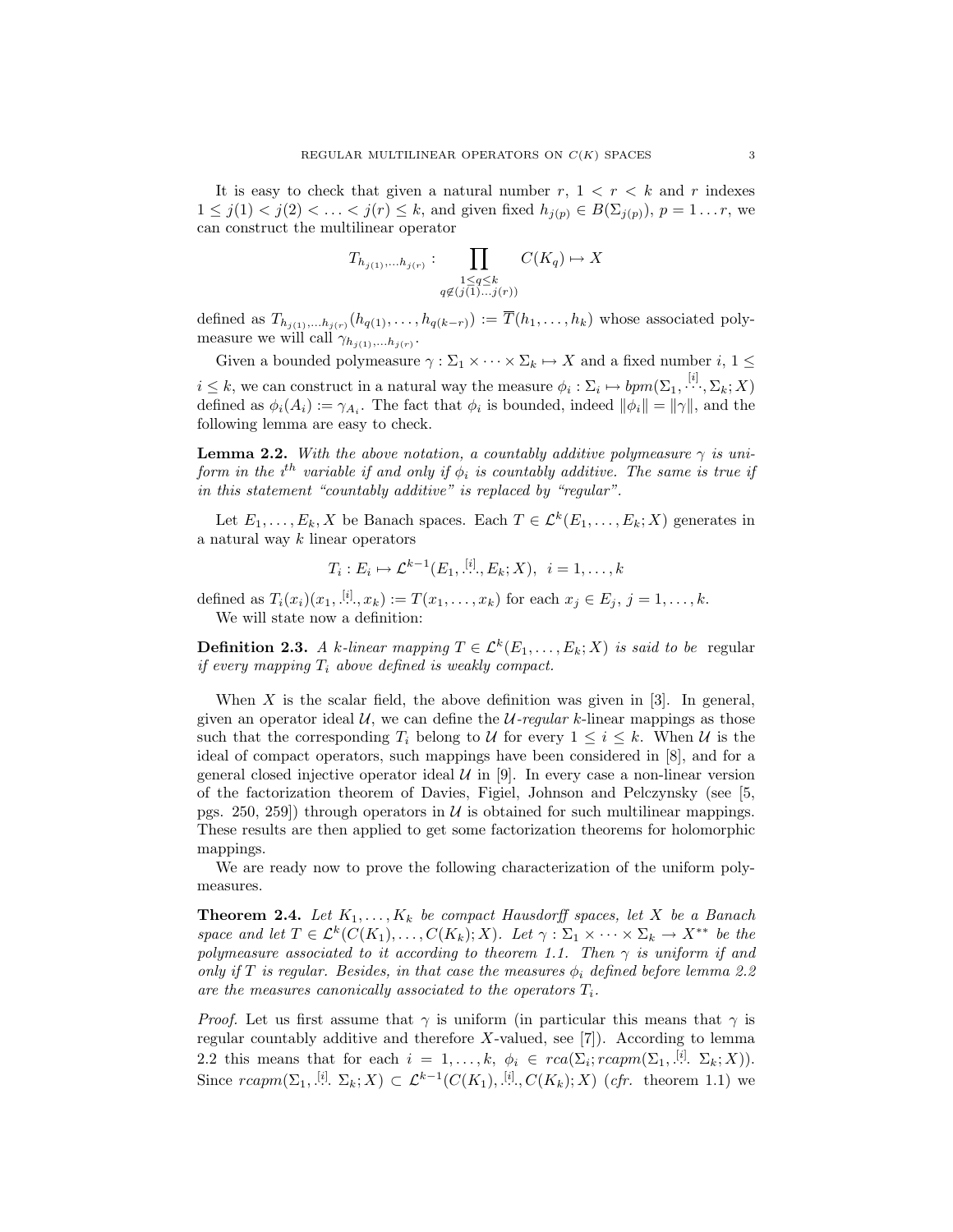get that  $\phi_i \in rca(\Sigma_i; \mathcal{L}^{k-1}(C(K_1), \dot{B}^{i}), C(K_k); X))$ . Then we can consider the operator  $H_{\phi_i} \in \mathcal{L}(C(K_i); \mathcal{L}^{k-1}(C(K_1), \dot{R}^{i}, C(K_k); X))$  associated to  $\phi_i$  by the Riesz representation theorem (vector valued case; see, f.i. [5, Theorem VI.2.1]). Since  $\phi_i$ is countably additive we know that  $H_{\phi_i}$  is weakly compact ([5, Theorem VI.2.5]). We consider now  $H_{\phi_i}^{**}$ , the bitranspose of  $H_{\phi_i}$ . Since  $H_{\phi_i}$  is weakly compact we get that  $H_{\phi_i}^{**}$  is  $\mathcal{L}^{k-1}(C(K_1), \frac{[i]}{N}, C(K_k); X)$ -valued. It is easy to see that for every  $A_i \in \Sigma_i$ , and for every  $(f_1, [\cdot], f_k) \in C(K_1) \times [\cdot], \times C(K_k)$ ,

$$
H_{\phi_i}^{**}(A_i)(f_1, \dot{X}_i, f_k) = \langle \phi_i(\chi_{A_i}), (f_1, \dot{X}_i, f_k) \rangle = \int (f_1, \dot{X}_i, f_k) d\gamma_{A_i}
$$
  
=  $\overline{T}(f_1, \dots, f_{i-1}, \chi_{A_i}, f_{i+1}, \dots, f_k).$ 

Therefore,

$$
H_{\phi_i}^{**}(g_i)(f_1, \stackrel{[i]}{\ldots}, f_k) = \overline{T}(f_1, \ldots, f_{i-1}, g_i, f_{i+1}, \ldots, f_k),
$$

for every  $\Sigma_i$ -simple function  $g_i$  and for every  $(f_1, [\ell], f_k) \in C(K_1) \times [\ell], \times C(K_k)$ . From continuity, we get the same relation for every  $g_i \in B(\Sigma_i)$ . In particular, when we choose  $f_i \in C(K_i)$  we get

$$
H_{\phi_i}^{**}(f_i)(f_1, \stackrel{[i]}{\ldots}, f_k) = \overline{T}(f_1, \ldots, f_{i-1}, f_i, f_{i+1}, \ldots, f_k)
$$
  
=  $T(f_1, \ldots, f_{i-1}, f_i, f_{i+1}, \ldots, f_k) = T_i(f_i)(f_1, \stackrel{[i]}{\ldots}, f_k).$ 

Obviously this means that  $T_i = H_{\phi_i}$  and, therefore, that  $T_i$  is weakly compact.

Let us now assume that T is regular. Then, for every  $i = 1 \dots k$ ,  $T_i \in \mathcal{L}(C(K_i); \mathcal{L}^{k-1}(C(K_1), \ldots$ . ,  $C(K_k); X$ ) is weakly compact and so the measure  $\mu_i$  associated to it by the Riesz representation theorem is countably additive and  $\mathcal{L}^{k-1}(C(K_1), \dots, C(K_k); X)$ -valued ([5, Theorem VI.2.5]). We will check now that for every  $i = 1...k$ ,  $\mu_i = \phi_i$ . Then, the proof will be finished just by looking at lemma 2.2.

Let  $T_i^{**}$  be the bitranspose of  $T_i$ . For each  $A_i \in \Sigma_i$  let  $(f_i^{\alpha})_{\alpha \in I}$  be a net in  $C(K_i)$  such that  $f_i^{\alpha}$  $\stackrel{\omega^*}{\rightarrow} \chi_{A_i}$ .  $T_i^{**}$  is known to be  $\omega^*$ - $\omega^*$  continuous; being  $T_i$ weakly compact we get that  $T_i^{**}$  is  $\mathcal{L}^{k-1}(C(K_1), \dots^{[i]}; C(K_k); X)$ -valued. Both of these facts together imply that  $(T_i^{**}(f_i^{\alpha}))_{\alpha \in I}$  converges weakly to  $T_i^{**}(\chi_{A_i})$ . For fixed  $(f_1, [\cdot], f_k) \in C(K_1) \times [\cdot], \times C(K_k)$  and  $x^* \in X^*$ , the linear form

$$
\theta: \mathcal{L}^{k-1}(C(K_1), \stackrel{[i]}{\ldots}, C(K_k); X) \mapsto \mathbb{K}
$$

defined as  $\theta(S) := \langle S(f_1, \cdot^{[i]}, f_k), x^* \rangle$  is clearly continuous and therefore

$$
\theta(T_i^{**}(f_i^{\alpha})) \to \theta(T_i^{**}(\chi_{A_i})) = \langle T_i^{**}(\chi_{A_i})(f_1, \cdot^{[i]} \xi, f_k), x^* \rangle.
$$

Besides,

$$
\theta(T_i^{**}(f_i^{\alpha})) = \langle T_i^{**}(f_i^{\alpha})(f_1, \cdot^{[i]}, f_k), x^* \rangle = \langle T(f_1, \ldots, f_{i-1}, f_i^{\alpha}, f_{i+1}, \ldots, f_k), x^* \rangle.
$$

Since  $\overline{T}$  is separately  $\omega^*$ - $\omega^*$  continuous we get that this last expression converges to  $\langle \overline{T}(f_1, \ldots, f_{i-1}, \chi_{A_i}, f_{i+1}, \ldots, f_k), x^* \rangle$ . So we have obtained that for every  $x^* \in$  $X^*, \langle \overline{T}(f_1,\ldots,f_{i-1},\chi_{A_i},f_{i+1},\ldots,f_k),x^* \rangle = \langle T_i^{**}(\chi_{A_i})(f_1,\ldots,f_k),x^* \rangle$ . Therefore for every  $A_i \in \Sigma_i$  and for every  $(f_1, [\cdot] \cdot, f_k) \in C(K_1) \times \cdots \times C(K_k)$ ,

$$
\overline{T}(f_1,\ldots f_{i-1},\chi_{A_i},f_{i+1},\ldots,f_k)=T_i^{**}(\chi_{A_i})(f_1,[i],f_k)=\mu_i(A_i)(f_1,[i],f_k).
$$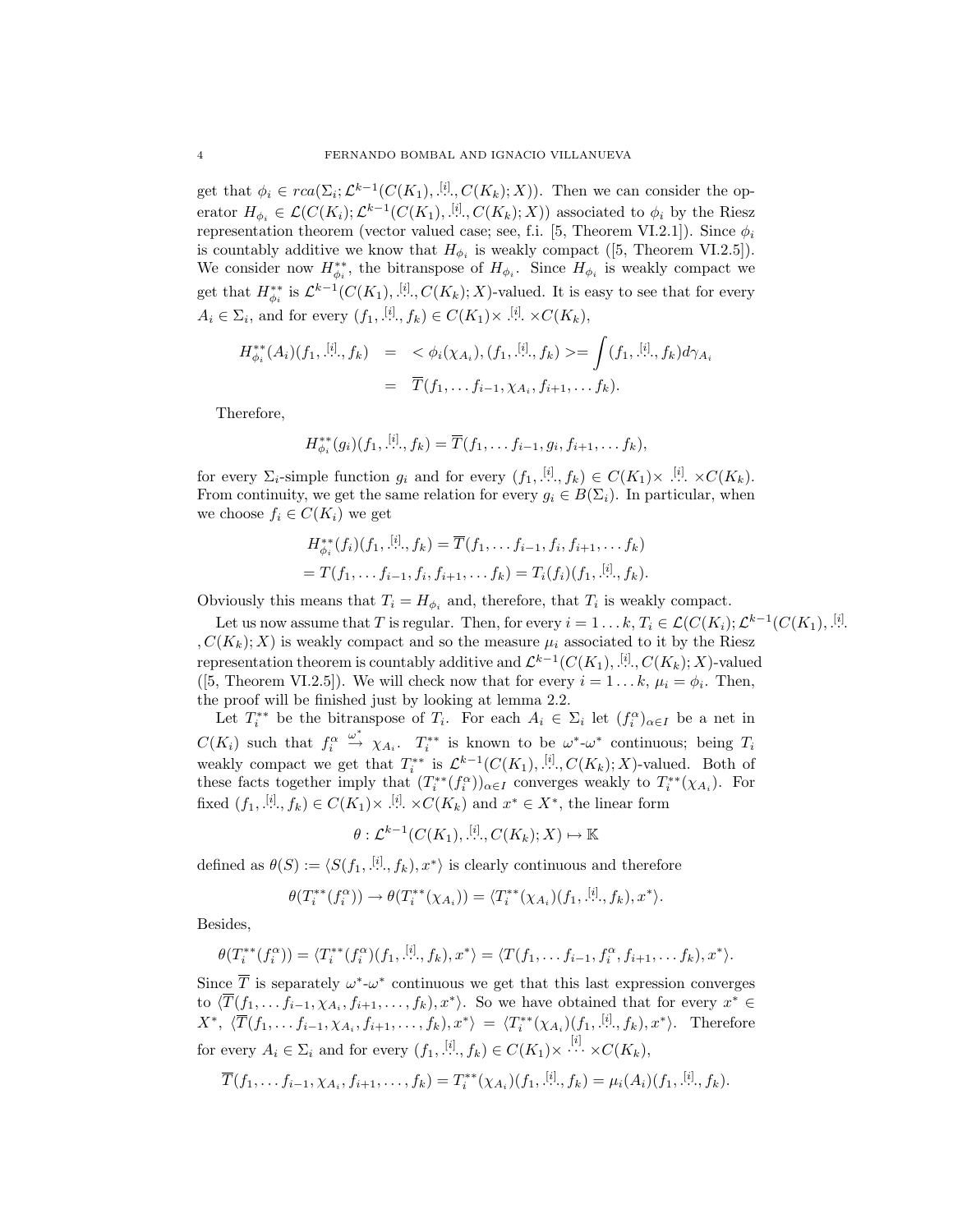But clearly

$$
\overline{T}(f_1,\ldots f_{i-1},\chi_{A_i},f_{i+1},\ldots,f_k)=\int (f_1,[^{i_1}_{\ldots},f_k)d\gamma_{A_i}=\phi_i(A_i)(f_1,[^{i_1}_{\ldots},f_k).
$$

From here it follows that  $\mu_i = \phi_i$  and the proof is over.

Since every operator from  $C(K_1)$  to  $C(K_2)^*$  is weakly compact (*cfr.* [5, Theorem VI-2-15], f.i.), we get immediately the following result (see [6]):

**Corollary 2.5.** Every regular countably additive scalar bimeasure  $\gamma : \Sigma_1 \times \Sigma_2 \to \mathbb{K}$ is uniform.

From the above theorem we can derive the following propositions, useful to decide whether a polymeasure is or is not uniform. Previously we will need a lemma.

**Lemma 2.6.** Let  $T : C(K_1) \times \cdots \times C(K_k) \rightarrow X$  be a regular k- linear operator. Let  $(f_i^n)_{n\in\mathbb{N}}\subset C(K_i)$  be a weakly null sequence and let  $((g_1^n)_{n\in\mathbb{N}}, \ldots, (g_k^n)_{n\in\mathbb{N}})\subset$  $B(\Sigma_1)\times$   $\stackrel{[i]}{\ldots} \times B(\Sigma_k)$  be bounded sequences. Then, with the notation of theorem 1.1,  $\overline{T}(g_1^n, \ldots g_{i-1}^n, f_i^n, g_{i+1}^n, \ldots, g_k^n)$  converges in norm to zero.

*Proof.* If T is regular, then the above defined operator  $T_i$  is weakly compact and therefore completely continuous, by the Dunford-Pettis property of  $C(K_i)$ . This means that  $||T_i(f_i^n)|| \to 0$ . We observe now that, due to the uniqueness of the extension (1.1), for every  $(g_1, [\cdot], g_k) \subset B(\Sigma_1) \times [\cdot], \times B(\Sigma_k)$  and for every  $f_i \in$  $C(K_i)$ , we have  $\overline{T_i(f_i)}(g_1, \frac{[i]}{k}, g_k) = \overline{T}(g_1, \ldots g_{i-1}, f_i, g_{i+1}, \ldots, g_k)$ . By the equality of the norms of the operator and its extension, we can write  $\|\overline{T_i(f_i^n)}\| \to 0$ . This can also be written as

$$
\sup_{g_j \in B_B(\Sigma_j)} \|\overline{T_i(f_i^n)}(g_1, \dot{X}_i^i, g_k)\| \to 0,
$$

which means that

$$
\sup_{g_j \in B_{B(\Sigma_j)}} \|\overline{T}(g_1, \ldots g_{i-1}, f_i^n, g_{i+1}, \ldots, g_k)\| \to 0
$$

and finishes the proof.  $\hfill \square$ 

**Proposition 2.7.** A regular countably additive polymeasure  $\gamma : \Sigma_1 \times \cdots \times \Sigma_k \mapsto X$ is uniform in the  $i^{th}$  variable if and only if the measures

$$
\{\gamma_{g_1,[i],g_k} : (g_1,[i],g_k) \in B(\Sigma_1) \times \cdots \times B(\Sigma_k), \|g_j\| \le 1\}
$$

are uniformly countably additive.

*Proof.* One of the implications is clear. For the other, let us suppose that  $\gamma$  is uniform in the  $i^{th}$  variable. Were the measures  $\{\gamma_{g_1, [i], g_k}; (g_1, [\cdot], g_k) \in B(\Sigma_1) \times \cdots$  $\times B(\Sigma_k)$  not uniformly countably additive, then there would exist  $\epsilon > 0$ , a sequence  $(A_i^n)_{n\in\mathbb{N}}\subset\Sigma_i$  of disjoint open sets and sequences  $((g_1^n)_{n\in\mathbb{N}}, \underline{[i]}, (g_k^n)_{n\in\mathbb{N}})\subset$  $B(\Sigma_1)\times$  .<sup>[i]</sup>.  $\times B(\Sigma_k)$  with  $||g_j^n|| \leq 1$  for each  $n \in \mathbb{N}$  and for each  $j = 1$ .<sup>[i]</sup>. k, such that  $\|\gamma_{g_1,[i],g_k}(A_i^n)\| > \epsilon$ . Then for each  $n \in \mathbb{N}$  there would exist  $f_i^n \in C(K_i)$  with  $\sup \{f_i^n \subset \tilde{A}_i^n \text{ and } ||f_i^n|| \leq 1 \text{ such that } || \int f_i^n d\gamma_{g_1, [i], g_k} || > \epsilon, \text{ and this in contradiction.} \}$ tion with lemma 2.6, since the sequence  $f_i^n$  converges weakly to 0.  $\Box$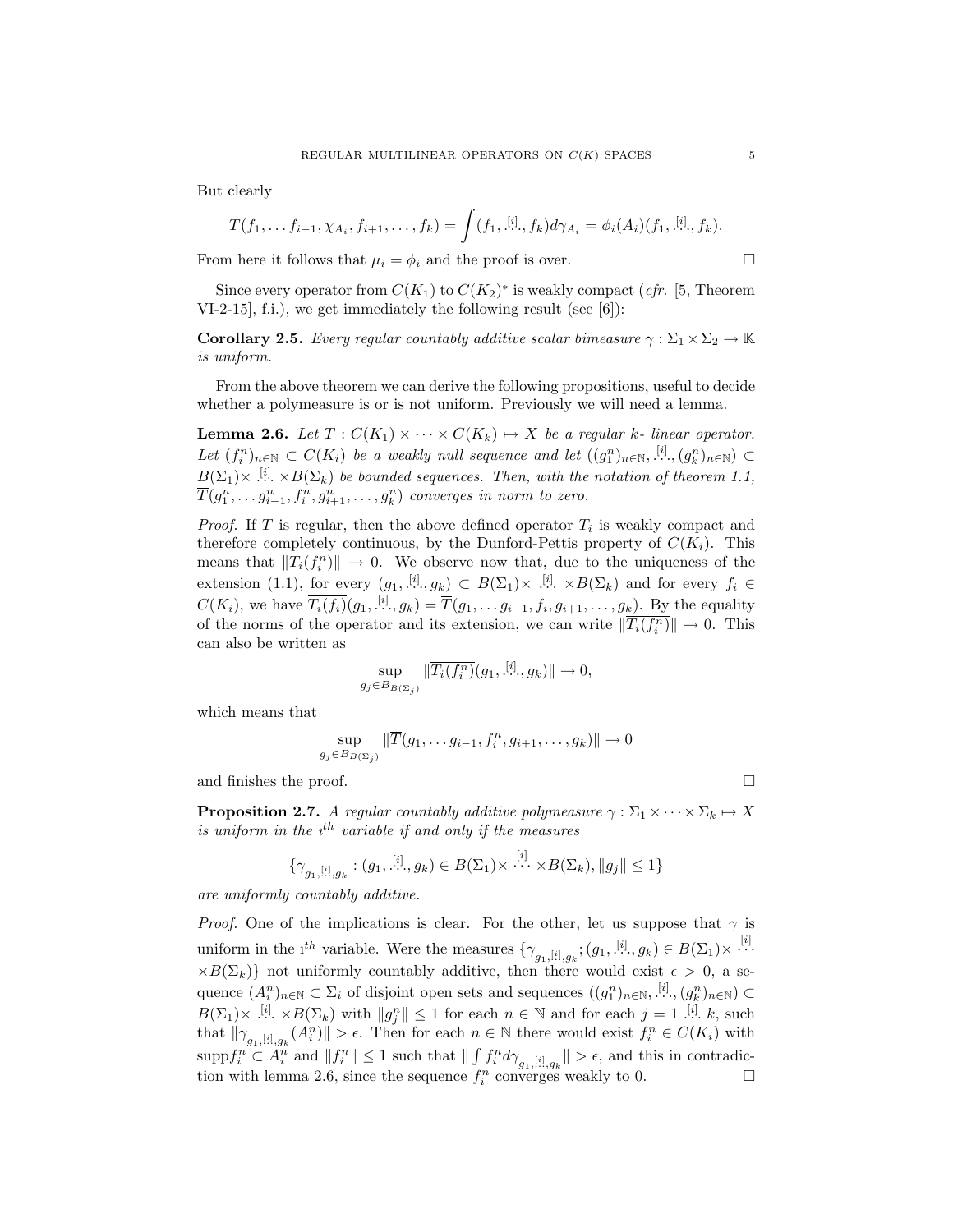**Proposition 2.8.** A regular countably additive polymeasure  $\gamma : \Sigma_1 \times \cdots \times \Sigma_k \mapsto X$ is uniform in the  $i^{\text{th}}$  variable if and only if the measures

$$
\{\gamma_{f_1, [i], f_k}; (f_1, [i], f_k) \in C(K_1) \times \cdots \times C(K_k), \|f_j\| \le 1\}
$$

are uniformly countably additive.

Proof. In one direction the result follows from the previous proposition. For the other, we will suppose without loss of generality that  $i = k$ . Let us suppose that the measures  $\{\gamma_{f_1,...,f_{k-1}}; (f_1,...,f_{k-1}) \in C(K_1) \times \cdots \times C(K_{k-1}), ||f_j|| \leq 1\}$  are uniformly countably additive. If  $\gamma$  is not uniform in the  $k^{th}$  variable then there exist a sequence  $A_k^n \subset \Sigma_k$  of disjoint open sets and sequences  $(A_j^n)_{n\in\mathbb{N}} \subset \Sigma_j$  for  $j = 1...k-1$  such that  $\|\gamma(A_1^n, \ldots, A_k^n, )\| > \epsilon$ . Since  $\gamma$  is regular,  $\gamma(\cdot, A_2^n, \ldots, A_k^n)$  is regular for each  $n \in \mathbb{N}$  and therefore there exists a function  $f_1^n \in C(K_1)$  with  $||f_1^n|| \leq 1$  such that  $|| \int f_1^n d\gamma_{A_2^n,\dots,A_k^n} || > \epsilon$ . Now  $\gamma_{f_1^n,\cdot,\chi_{A_3^n},\dots,\chi_{A_k^n}}$  is also regular and therefore there exists a function  $f_2^n \in C(K_2)$  with  $||f_2^n|| \leq 1$  such that  $\| \int f_2^n d\gamma_{f_1^n, \chi_{A_3^n}, \dots, \chi_{A_k^n}} \| > \epsilon$ . Continuing in the same way we obtain  $k-1$  sequences of norm one functions  $f_j^n \subset C(K_j)$ ,  $j = 1...k-1$  such that  $\|\gamma_{f_1^n,\dots,f_{k-1}^n}(A_k^n)\| > \epsilon$ which contradicts the hypothesis.  $\Box$ 

## 3. Polymeasures on compact dispersed spaces

Recall that a compact Hausdorff space is said to be dispersed if it does not contain any non empty perfect set. In [12] a deep insight is given into the structure of dispersed spaces, proving among other results that  $K$  is dispersed if and only if  $C(K)$  contains no copy of  $\ell_1$ , if and only if  $C(K)^*$  contains no copy of  $L_1$ . Also, in this case  $C(K)^*$  can be identified with  $\ell_1(\Gamma)$  for some  $\Gamma$ .

Some (if not all) of the following results are probably known, but we have not been able to find an explicit reference.

Theorem 3.1. For a compact Hausdorff space K, the following statements are equivalent:

a) K is dispersed.

 $(b_o)$  For every  $k \geq 1$ , the space  $\mathcal{L}^k(C(K))$  is Schur.

 $b_1$ ) For some  $k \geq 2$ , the space  $\mathcal{L}^k(C(K))$  is Schur.

 $(b_2)$  For some  $k \geq 2$ , the space  $\mathcal{P}(^kC(K))$  is Schur.

 $(b_3)$  For every  $k \geq 2$ , the space  $\mathcal{P}(^kC(K))$  is Schur.

 $(c_o)$  For every  $k \geq 1$ , the space  $\mathcal{L}^k(C(K))$  is weakly sequentially complete.

 $(c_1)$ ,  $(c_2)$ ,  $(c_3)$ : Same statements as  $b_1$ ),  $b_2$ ),  $b_3$ ), replacing Schur by weakly sequentially complete.

 $d_o$ ) For every  $k \geq 1$ ,  $\mathcal{L}^k(C(K))$  contains no copy of  $\ell_{\infty}$ .

 $d_1$ ,  $d_2$ ,  $d_3$ ): Same statements as  $b_1$ ,  $b_2$ ,  $b_3$ , replacing Schur by the non containment of  $\ell_{\infty}$ .

e) For every  $k \geq 1$ ,  $\mathcal{L}^k(C(K))$  contains no copy of  $c_o$ .

e<sub>1</sub>), e<sub>2</sub>), e<sub>3</sub>): Same statements as  $d_1$ ,  $d_2$ ,  $d_3$ , replacing  $\ell_{\infty}$  by  $c_o$ .

*Proof.* Since  $\mathcal{L}^k(C(K))$  is a dual space for every  $k \geq 1$ , every (d) statement is equivalent to the corresponding (e) statement. Also clearly  $b_i$ )  $\Rightarrow$   $c_i$ )  $\Rightarrow$   $d_i$ ), for every  $i, b_o \Rightarrow b_1 \Rightarrow b_2$  and  $b_o \Rightarrow b_3 \Rightarrow b_2$ . Therefore, it rests to prove a)  $\Rightarrow$  $b<sub>o</sub>$ ) and  $e<sub>2</sub>$ )  $\Rightarrow$  a).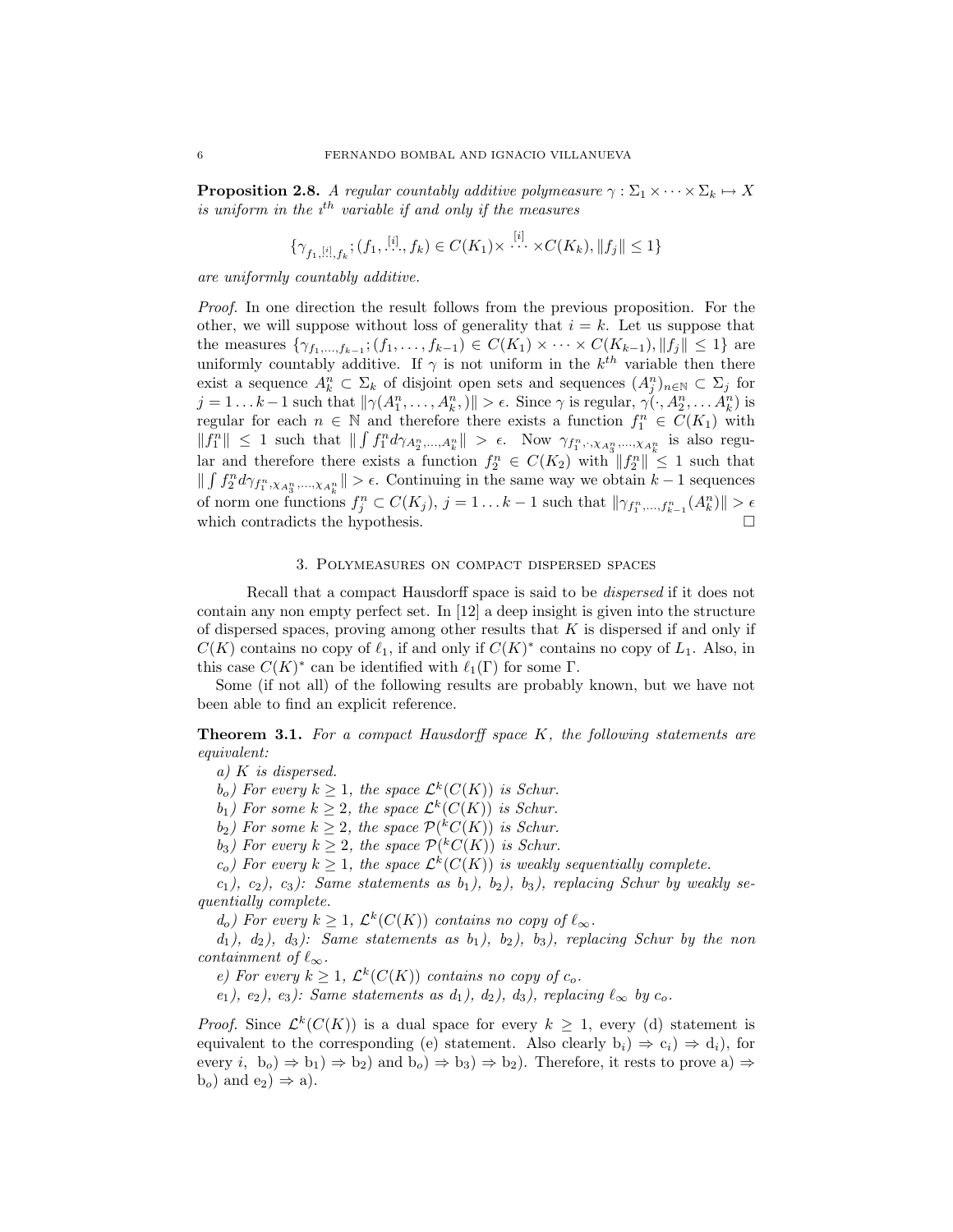a)  $\Rightarrow$  b<sub>o</sub>): We shall prove it by induction on k. For  $k = 1$ , it is clear since  $C(K)^* \approx \ell_1(\Gamma)$ . Suppose now that

$$
\mathcal{L}^k(C(K)) = \left(\widehat{\bigotimes}^k_{\pi} C(K)\right)^* := X^*
$$

 $(cfr. [5, Corollary VIII.2.2])$  is Schur. Then

$$
\mathcal{L}^{k+1}(C(K)) = \mathcal{L}(C(K); X^*) = (C(K)\hat{\otimes}_{\pi}X)^*.
$$

Since  $C(K)$  contains no copy of  $\ell_1$  and has the Dunford-Pettis property, by the induction hypothesis it follows that all members of the last space are compact operators. Hence, since  $C(K)^*$  has the approximation property,

$$
\mathcal{L}^{k+1}(C(K)) = C(K)^{*} \hat{\otimes}_{\epsilon} X^{*}
$$

([5, Theorem VIII.3.6]), which is a Schur space, since this property is stable by taking injective tensor products (cfr. f.i. [13]).

 $(e_2) \Rightarrow$  a): If K is not dispersed,  $C(K)^* \supset L_1 \supset \ell_2$ . Consequently ¡

$$
\ell_2 \hat{\otimes}_{\epsilon} \ell_2 \subset C(K)^* \hat{\otimes}_{\epsilon} C(K)^* \subset (C(K) \hat{\otimes}_{\pi} C(K))^*
$$

(topological inclusions), and it is well known that if  $(e_n)$  is the canonical basis of  $\ell_2$ , then  $(e_n \otimes e_n)$  is equivalent to the canonical basis of  $c_o$  (cfr., f.i., [10]). This means that  $\mathcal{P}(^2C(K))$  contains a copy of  $c_o$ . Since  $\mathcal{P}(^2C(K))$  is a (complemented) subspace of  $\mathcal{P}(^kC(K))$ , for every  $k \geq 2$ , it follows that the latter space contains a copy of  $c_o$ , too.

As we mention in corollary 2.5, every scalar regular bimeasure on a compact Hausdorff space is always uniform. This is not true for arbitrary polymeasures, as the following example from [2] shows: The 3-linear map  $T: C([0,1]) \times C([0,1]) \times$  $C([0, 1]) \to \mathbb{C}$  defined by

$$
T(f,g,h) := \sum_{i=1}^{\infty} f(\frac{1}{2^i}) \int_0^1 gr_i \, dx \int_0^1 hr_i \, dx,
$$

where  $r_i$  is the standard *i*th Rademacher function, is not regular. See [2] for details.

In the next theorem we show that the uniformity of all the  $k$ -polymeasures for some (every)  $k \geq 3$ , characterizes the compact dispersed spaces. We shall denote by  $\mathcal{K}(X; Y)$  and  $\mathcal{W}(X; Y)$  the compact and weakly compact operators between X and  $Y$ , respectively.

Theorem 3.2. For a compact Hausdorff space K the following statements are equivalent

- a) K is dispersed.
- f) For every (some)  $k \geq 2, \mathcal{L}$ ¡  $C(K); \mathcal{L}^k(C(K))) = \mathcal{K}$ ¡  $(C(K); \mathcal{L}^k(C(K))) = \mathcal{K} (C(K); \mathcal{L}^k(C(K))).$
- g) For every (some)  $k \geq 2$ ,  $\mathcal{L}(C(K))$ ,  $\mathcal{L}(C(K))) = \mathcal{N}(C(K))$ ,  $\mathcal{L}^k(C(K)))$ .<br>g) For every (some)  $k \geq 2$ ,  $\mathcal{L}(C(K))$ ;  $\mathcal{L}^k(C(K))) = \mathcal{W}(C(K))$ ;  $\mathcal{L}^k(C(K))$ ).

h) For every (some)  $k \geq 3$ , any scalar regular k-polymeasure on the product of the Borel  $\sigma$ -algebra of K, is uniform.

*Proof.* a)  $\Rightarrow$  f) was included in the proof of a)  $\Rightarrow$  b<sub>o</sub>) in theorem 3.1, and clearly  $f$   $\Rightarrow$  g). The equivalence of (g) and (h) follows from theorem 2.4. Finally, let us prove that (g) implies (a): Let  $k \geq 3$ . If K is not dispersed,  $C(K)$  is infinite dimensional and thus contains a copy of  $c<sub>o</sub>$  ([5, Corollary VI.2.16]). On the other hand, by theorem 3.1,  $\mathcal{L}^{k-1}(C(K))$  contains a copy of  $\ell_{\infty}$ . By the injectivity of this